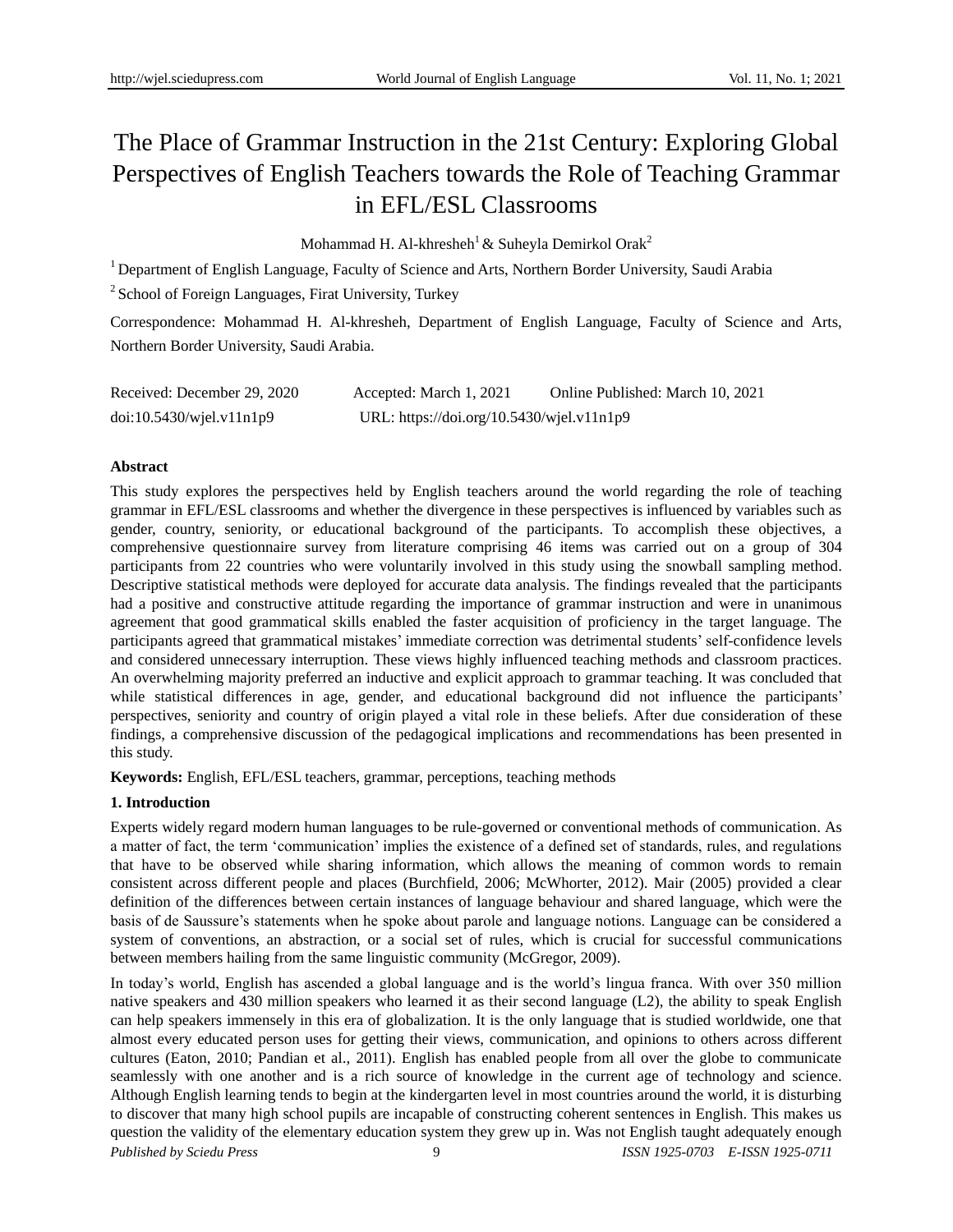during grade school? (Hurn & Tomalin, 2013; Igbal et al., 2017; Rao, 2019).

The arduous struggle with grammar is among the greatest troubles plaguing English teachers and students alike. It is, after all, the foundation upon which a language is learnt. It forms the heart of the language and lends logic to speech. English language learners must be aware of rudimentary grammatical concepts inherent to the English language and learn to augment their communication skills effectively (Pudin, 2017). Unless they have imbibed English language's grammatical rules and concepts, the grammatical rules and concepts accurately, their ability to express thoughts and ideas with precision will remain severely limited. Since grammar has a fundamental role in language learning, it is undoubtedly one of the first things that learners must be taught. Failure to understand it could result in diminished communication abilities and catastrophic results in the long run (Alsied et al., 2018).

As Ellis (2006) pointed out, grammar remains a widely-debated controversial topic in the world of L2 teaching and applied linguistics. It is not helped by the fact that English is infamously difficult to learn due to its complex and archaic grammar rules. Mere ability to speak and write in the language does not make anyone an expert in teaching it. Becoming a skilled language teacher is an arduous task that demands years of rigorous training to acquire the appropriate skills (Fandino, 2013). Knowing how to speak the language cannot, and will not, instil these skills by default in English speakers (Yusof, 2018).

Although certain issues have been resolved now, owing to education bodies" efforts, teaching grammar efficiently is a skill that requires further research due to the numerous issues linked to it. Several leading research institutes have now recognised teaching to be a cognitive process that is largely dictated by the beliefs of the teachers. As a result, the attitudes and beliefs of teachers are now increasingly analysed for a better understanding of the theoretical concepts associated with teaching grammar, like the nature of explicit and implicit teaching, the role played by different evaluative feedback option, the best method to teach grammar, and the mammoth role that practice plays in language acquisition (Brown & Rodgers, 2002; Canh & Barnard, 2009; Onalan, 2018A)

There are several schools of thought on the best way to teach grammar to students. Based on the tenacity of researchers looking to better understand language teaching, studies are now challenging previously unshakeable assumptions regarding the effective methods. The English language teaching methods deployed in classrooms today are all rooted in extensive research studies of actual classroom behaviour. Since grammar is a highly-complex topic to deal with, teachers are inclined to deploy instructional practices that are better aligned with their beliefs and theories regarding language teaching and learning. It is a well-known fact that when language teachers come into their own after graduation, they combine their ideas, knowledge, and experience to form beliefs. New evidence suggests that teachers base their beliefs with regards to teaching upon concrete practical theories that have been shaped by numerous factors, both in the classroom and beyond it (Bernat & Gvozdenko, 2005; Basturkmen, 2012).

Due to the vast power that beliefs exercise in the teachers' mind, their impact on language learning and teaching must be researched in detail since they could hold the key to overhauling, revamping, and upgrading the current English learning and teaching system. Numerous educational and research institutions have taken it upon themselves to understand the role of beliefs in influencing English language teachers' efficiency levels (Farrell  $&$  Kun, 2007). The results of such studies have helped us understand the intricacies and cognitive framework that surrounds the instructional practices of language teachers. Consequently, this study seeks to answer two critical research questions, considering that the answers are taken from a global context.

- [1] What perceptions do English teachers have towards the role of teaching grammar in EFL/ESL classrooms?
- [2] Do English teachers" perceptions towards the role of teaching grammar in EFL/ESL classrooms diverge noticeably in terms of gender, country, seniority, background education, and age?

#### **2. Literature Review**

Teaching English grammar effectively can enable the linguistic development and advancement of language learners by organizing their language skills sustainably and structurally (Larsen-Freeman, 2001). When the adequate focus is placed on form and meaning, learners will become capable of acquiring language skills efficiently to accomplish their targeted learning outcomes. Language learning is affected to a great degree by one"s grammar skills. Pagcaliwagan (2016) claimed that when English learners are given constant exposure to grammar, their ability to use them increases. Studies have shown that grammar skills are crucial for L2 language learners looking to augment their learning abilities. Previously, teachers have been using the grammar-translation method, which involves using the learner's native language to explain the meaning of terms in the target language. Nonetheless, experts researching L2 acquisition skills have been debating which grammar teaching method to use for the last 40 years. Language teachers themselves are in disagreement here. While some believe that the best way to teach grammar is by teaching it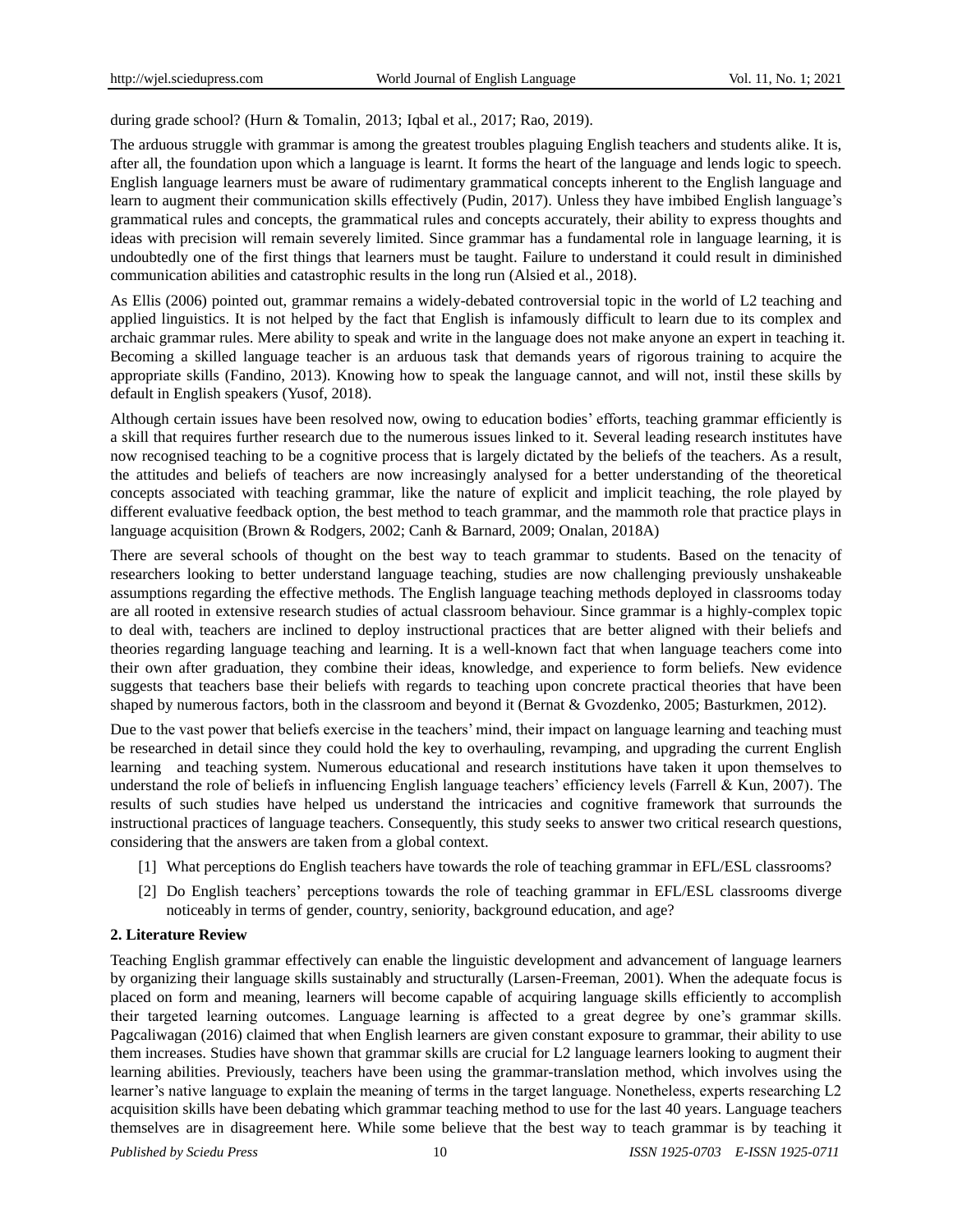incidentally, which involves focusing on the form, others believe in teaching grammatical rules explicitly along with a strong focus on its form. This section reviews grammar definition, grammar instructions, and recent studies into the grammar teaching beliefs held by language teachers (Al-Mekhlafi & Nagaratnam, 2011; Barnard & Scampton, 2008; Richards & Rodgers, 2016; Larsen-Freeman, 2001; Diaz et al., 2019).

## *2.1 Grammar Definition*

Linguists and scholars have defined the term "grammar" in different ways. Grammar is traditionally defined to mean the way words are utilized to form sentences. It helps one understand how different words work together to create complex sentences and speech (Morenberg, 1991). Grammar is considered the practice and study of the various rules that dictate how words modify their forms to be assembled into sentences. This definition has two fundamental elements: grammatical rules and an analysis of how these rules are to be studied and practised. It forms the fundamental framework of a language (Morenberg, 199; Önalan, 2018B; Lin, 2016; Ellis, 2006; Duddleston & Pullum, 2003)

According to Morenberg (1991), language learners are taught to treat grammar as a guidebook encompassing the rules of using a language. It provides language rules needed by speakers to communicate effectively. In the Longman dictionary of contemporary English, Procter (1978) asserts that grammar refers to the rules of language that allow words to change their formation to form new sentences. Crystal (2003) reveals that grammar dictates rules that control the workings of an efficient communication system.

#### *2.2 Grammar Instruction*

Over the last few decades, grammar instruction theories have gone through numerous revisions due to the on-going and long-standing discourse regarding the role of grammar in an L2 classroom. This has given birth to contradicting principles, methods, and ideologies. Grammar instruction involves different methods or systematic grammar teaching methods that help learners acquire a decent level of competence in an L2 (Afshar & Bagherieh, 2014). Grammar instruction enables learners to understand the correct and specific language properties (Ruin, 1996). In short, grammar instruction involves using instructional techniques for helping learners understand the application of different grammatical rules. However, the best methods to teach grammar may vary between different methodologists, researchers, and teachers. Although there are many approaches, at the moment, L2 teaching literature uses two grammar teaching approaches: inductive and deductive approaches.

As per Sharabyan (2011), both grammar learning and teaching are influenced to a great degree by these approaches. The deductive approach uses a teacher-centric model in which English grammatical rules are explicitly taught to students, followed by application. In this model, learners are taught general rules and then learn its application, followed by practice exercises to reinforce the concept. Grammatical lessons kick off with teachers presenting a particular rule that is then practised by students. Crystal (2003) states that the deductive grammar approach uses explicit, direct, and top-down methods to teach students grammatical structures. This approach allows teachers to provide logical reasons, explicit explanations, and accurate demonstrations of grammatical rules to their students. On the other hand, the inductive approach requires learners to detect and notice patterns independently to come up with "rules" before practising the language. It is a discovery-focused learning system that revolves around the student and a bottom-up approach that allows grammatical structures to be inferred implicitly. The learning process uses various relevant communication contexts that are ripe with grammar patterns to be discovered. Learners formulate and generalize grammatical rules on their own via scaffolding – a process wherein they collaborate and cooperate to build knowledge structures and provide formative feedback to one another (Sato & Oyanedel, 2019).

The differences between the above two approaches are incredibly straightforward. The former requires less time, but the latter has been proven to be far more effective in the long run. It should be noted that the results ultimately comes down to the efforts employed by students and teachers. The inductive approach might leave some students aggrieved, especially those that prefer a deductive and teacher-centric approach. Both these approaches need to be compared and evaluated by the teachers to determine which style works best for their classes (Due et al., 2015). To conclude, it could be noted that both inductive and deductive approaches come with their list of advantages and disadvantages. Several factors may affect the teacher's decision to go with either of them, including the language's overall nature and the learners and the teachers" overall preferences. Most experts recommend combining both approaches to generate the best results from an EFL classroom.

# *2.3 Previous Studies on Grammar*

Due to the extraordinary power of beliefs, it is no surprise that they can influence human behaviour significantly. Beliefs play an enormous role in every discipline that deals with learning and human behaviour (Zheng, 2013;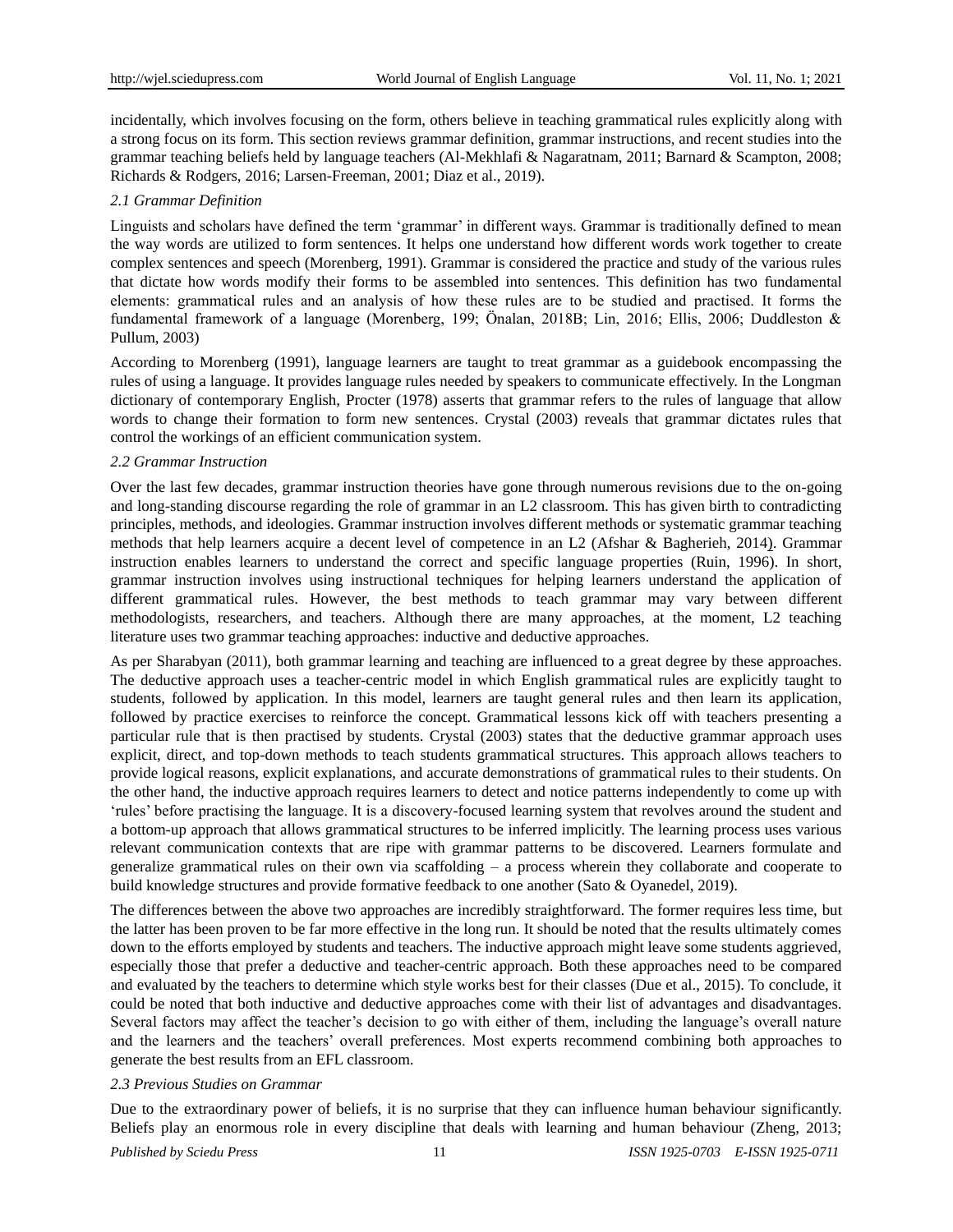Tillema, 2000). Even in language teaching and learning, the beliefs held by teachers and learners affect the eventual outcome to such a tangible extent that several research studies have conducted an in-depth analysis of their influence. A teacher"s core beliefs are reflected in teachers" instruction in their classroom (Li & Walsh, 2011; Farrell & Kun, 2007; Bell, 2016). Many studies have also explored the influence beliefs wield over grammar teaching instructions; this section is a review of the most insightful studies in this field. One of the most interesting studies was conducted by Burgess and Etherington (2002). Their study aimed to understand the beliefs and attitudes displayed by 48 British teachers regarding grammar instructions and grammar teaching in a de-contextualized design, unlike traditional discourse-based approaches. It was found that participants rated grammar to be a crucial factor for students to achieve successful communication skills in the language. Their experience also endowed them with a better understanding of vexing issues and problems teachers face in the classroom. The findings revealed that most teachers approved of a discourse-based approach instead of presenting grammatical rules without appropriate context to their students.

Another important study on a Singaporean primary school by Patricia (2003) revealed that the instructional practices were significantly influenced by numerous factors apart from their beliefs - some were even uncontrollable for all intents and purposes. Borg (2003) also reviewed over 64 language teacher cognition-focused studies – 38 of these studies analysed grammar teaching strategies. Most of these research studies were done in North America, Britain, and Europe, which gave rise to calls for the same research to be conducted in a diverse set of contexts for better accuracy.

Iqbal et al. (2017) found that most teachers at the secondary school level had almost limited English language specialization, thus leading to massive dissatisfaction levels with their English grammar teaching methods. The issue was only compounded by the fact that there were no programs to train secondary school English teachers. English teachers recommended using the audio-lingual method for better results. These teachers perceived English grammar to be a challenging topic to teach. In the same vein, Dorji (2018) discovered that Bhutanese teachers preferred teaching grammar via complete texts instead of teaching them in an isolated context. These results reveal that the Bhutanese consider a language"s grammar to play an important role in a person"s overall language acquisition abilities. Teachers were in agreement regarding the requirement for grammar rules to be explicitly taught. They believed that explaining the rules was particularly useful and attached a significant amount of importance to error corrections.

Due to the importance of this topic, more studies over the past three years were also conducted. For instance, Onalan (2018A) revealed that the teachers preferred teaching grammar directly by presenting grammar rules explicitly. They also reiterated that it was important to study grammar rules for effective usage of the target language. Experienced instructors were flexible in that they used a combination of indirect and direct grammar teaching methods. In contrast, novice teachers preferred direct and explicit grammar teaching and presentation of grammatical rules. Likewise, Yusof (2018) disclosed the challenges faced by English language teachers who taught at the undergraduate level. Over 15 university English teachers participated in his study, which revealed six primary challenges faced by them while teaching grammar – preparation of grammar lessons, negative perceptions regarding grammar teaching, lack of proper facilities, high expectations, and lack of ample experience. Besides, Diaz et al. (2019) found that Dominican language teachers widely adhered to traditional grammar teaching practices. The teachers" beliefs regarding grammar showed limited comprehension of the relationship between communicative fluency and grammatical accuracy, thus resulting in them adopting rule-based teaching strategies in increasing number. However, their study also revealed that teachers were engaged in an active discussion over the best teaching methods. Although many participants recognized grammar"s importance in helping learners attain a certain proficiency level in the target language, it was not treated accordingly due to various factors.

The findings of Toprak (2019)'s study showed that most instructors were staunch believers about the importance of grammar in helping learners achieve a substantial level of proficiency in the English language. Additionally, teachers were also found to favour a communicative, integrative, and inductive approach towards grammar teaching.

To sum up, a thorough analysis of the literature provided here proves that a comprehensive understanding of the best grammar teaching practices cannot be achieved without an ethical analysis of what teachers themselves believe to be true about grammar. Their beliefs and practices merit a separate, comprehensive analysis of their own since the reasons backing those beliefs are just as much important. Instructors take teaching decisions that are in alignment with their theories about grammar. Teacher cognition, which involves focusing on understanding the way teachers know, believe, and think, is vital to understand their cognitive framework since it directly impacts the teaching choices and methods that they deploy. Therefore and due to the importance of teachers" beliefs in shaping their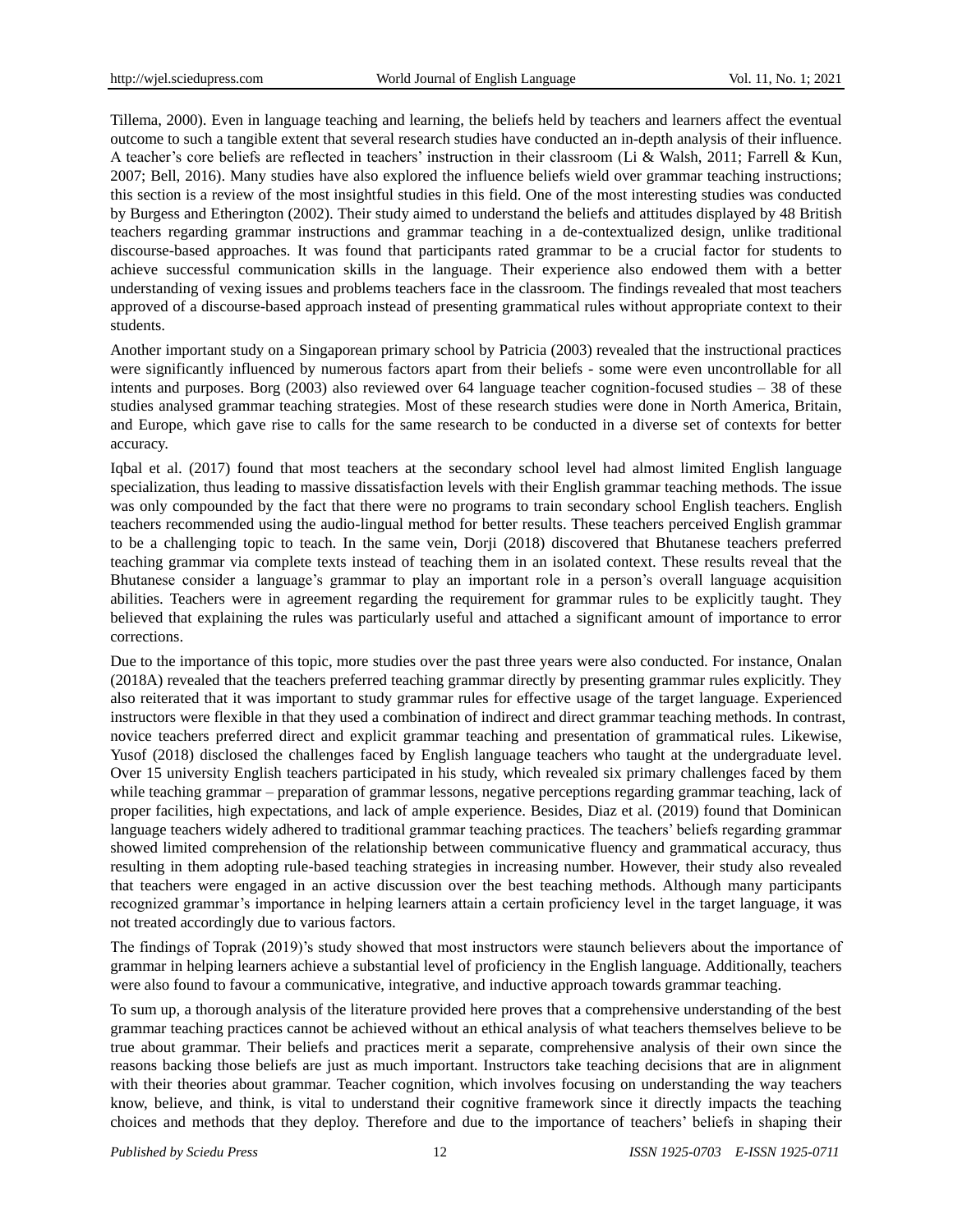techniques and strategies in teaching grammar, this study was set frontward to explore more in-depth the perceptions of a group of intentional ESL/EFL teachers towards teaching grammar, taking into consideration their gender, country, seniority, background education, and age.

# **3. Research Method**

A quantitative cross-section research design was carried out on 304 English language teachers hailing from 22 countries. From Asia to Europe, various ELT teachers were encouraged to participate regardless of their teaching level. Kumar (2011), stated "cross-sectional (one-shot)" to be the best research design since it helped discover one"s attitude, beliefs, or perceptions. Creswell (2002) and Li (2017) agreed that cross-sectional surveys, especially self-administered questionnaires, were an effective research design to study perceptions held by language teachers. Therefore, a self-administered questionnaire to aid data collection was used.

## *3.1 Participants and Sampling*

To generalise the study"s findings, the participants" data has been privileged. Over 304 participants from 22 countries, divided into 169 females and 135 males, with different levels of academic education (High School Degree, Associate Degree, Diploma Degree, Bachelor"s Degree, Master"s Degree and Doctorate Degree), and vast teaching experience (less than one year to more than 10 years), were involved in this study (more details about the characteristics of the study"s participants are provided in the results and discussion section). A snowball sampling method was used with the help of mailed questionnaire forms to ensure a greater sample population. It was assumed that every contact would share this questionnaire with their contacts, thus increasing participant number akin to a snowball (See Figure1)



Figure 1. Snowball Sampling Model

# *3.2 Data Collection Tool*

With a core aim of accurate data collection, a survey questionnaire developed by Barnard and Scampton (2008) was used in this study. This questionnaire was then revised to meet the objectives of the current study. Therefore, six items and five demographic questions that sought information regarding gender, country of origin, academic education, seniority, and age were also added to support the research questions. Finally, a 46 item Likert-scale type questionnaire with a four-factor modal was devised, with responses ranging from "Strongly Agree" to "Strongly Disagree', which was named 'The Questionnaire of Teachers' Perceptions regarding the Place of Grammar in ELT'. Before the questionnaire was administered, a piloting study was conducted, thus ensuring the questionnaire"s reliability as it was prepared using items from different questionnaires presented in Table 1 below.

| $10010$ $11101001110$ $10000101$ $110000001110110$<br>N of Items | 46   |
|------------------------------------------------------------------|------|
| N of Participants                                                | 50   |
| Cronbach's Alpha                                                 | .838 |

| Table 1. Reliability Check of the Questionnaire |  |  |
|-------------------------------------------------|--|--|
|                                                 |  |  |

*Published by Sciedu Press* 13 *ISSN 1925-0703 E-ISSN 1925-0711* As presented in Table 1, Cronbach's alpha value, which stood at 0.838 ( $\alpha$  >0.7), thus affirming the questionnaire's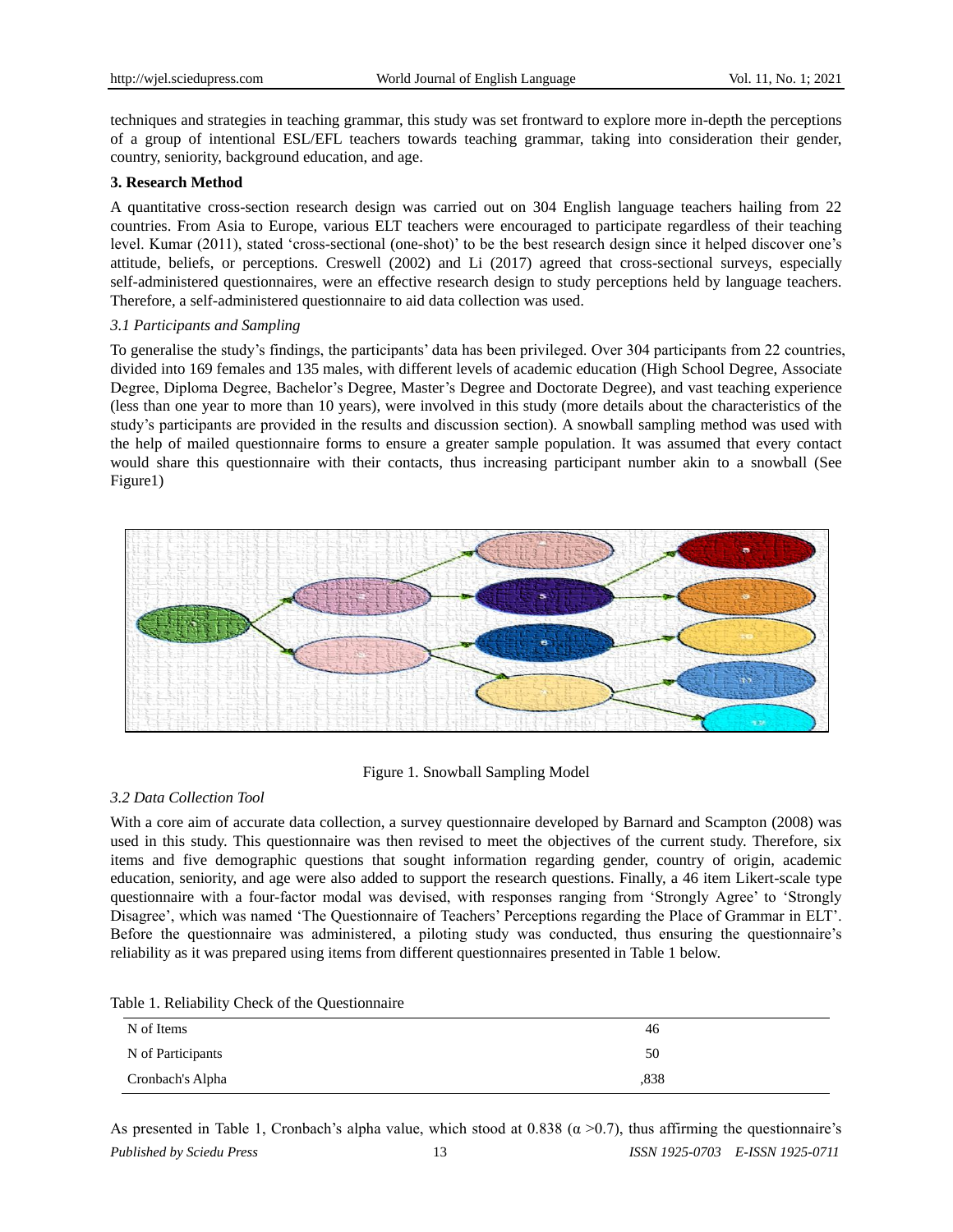reliability. Based on this information, the mailed questionnaire form was administered to participants.

## *3.3 Data Collection Process and Analysis*

As this was a one-shot study, it was decided to gather data from different contexts and cultures in high numbers. Questionnaires were sent via mails to prospective respondents since it was deemed the best data collection method for the purpose of this study (Kumar, 2011). Participants were duly informed regarding the overall scope of this study. Names were not involved at any stage for preserving anonymity. Collecting the responses took around one month. Reminder emails were regularly sent to participants as well.

When the saturation point was hit, the data was uploaded to SPSS v22 for analysis. Item 8 and Item 40 were negative, due to which they were reverse coded in both the piloting and the actual study. Descriptive statistics were utilised for responding to the first question. One-way ANOVA and independent samples t-test were utilised for the second research question and its sub-questions with independent and dependent variables. Variance homogeneity was tested accordingly before one-way ANOVA tests were employed. As it was a 4-factor model Likert-type questionnaire, a mean value of 3 or above was considered to be a positive indicator; a mean value between 2 and 3 was considered to be lukewarm to positive, and a mean value below 2 was considered a weak indicator of the ability of the items to gather information about the perceptions of teachers regarding grammar-oriented teaching methods.

#### **4. Results and Discussion**

The study"s findings and relevant discussions have been presented in this section to accurately interpret the results, aided by relevant references and related output.

#### *4.1 What Perceptions Do English Teachers Have Towards the Role of Teaching Grammar in EFL/ESL Classrooms?*

Perceptions or beliefs may cause soldiers to fight and couples to marry. They may give rise to sicknesses and cures. Moreover, perceptions are considered by most leading experts to be a fundamental construct ubiquitous to all human disciplines (Brown & Rodgers, 2002). Descriptive statistical methods were used for examining the perceptions of ELT teachers regarding the role of grammar, which has been presented in Table 2, which reveals that participants have a positive view towards adding ELT grammar instruction, with the cumulative mean value calculated at 103.53.

| racio 21 reachero i erespueno er are i iace er cramina in 221 |        |
|---------------------------------------------------------------|--------|
| Minimum                                                       | 64     |
| Maximum                                                       | 184    |
| Mean                                                          | 103.53 |
| Std. Deviation                                                | 15.81  |
| Number of Participants                                        | 304    |

Table 2. Teachers" Perceptions of the Place of Grammar in ELT

When these items were subject to analysis, the minimum mean value was found to be 1. The maximum mean value was found to be 4. The items' mean values ranged between  $2.29 - 3.08$ . There were no major gaps between the items' mean values. Item 40 "My learners cannot find the relations between forms and functions in real-life materials without teachers' clear explanation.' ( $M = 2.29$ ,  $SD = .828$ ), Item 42 'Teachers find it difficult to introduce suitable tasks on the basis of real-life materials.'  $(M = 2.29, SD = .817)$ , and Item 45 'Teachers find it difficult to correct learners' mistakes in communicative writing' had the same lowest mean values ( $M = 2.29$ ,  $SD = .844$ ). These items include messages that are similar to the study's cumulative descriptive results. Item 1 'The role of grammar in a language can be seen as a framework of a language, i.e. a basic system on which other aspects are built." had the highest mean value (Mean Value  $= 3, 08, SD = .828$ ). It can be inferred from these findings that the mean values of the responses to the questionnaire's items range between 2 to 3.

Based on the evidence gathered over the results of this study, it has been concluded that the participants maintain a positive attitude concerning the importance of grammar in EFL/ESL teaching instructions. They were unanimously in agreement regarding its importance and reiterated that students with good grammatical skills acquired the target language with greater proficiency. Training programs were found to boost the teachers" grammar teaching skills and confidence levels, who believed that they had received adequate training to teach formal grammar.

The participants of the study agreed that a proper understanding of grammatical structures played a key role in helping students master an FL/L2, especially when language learning opportunities were restricted to the classroom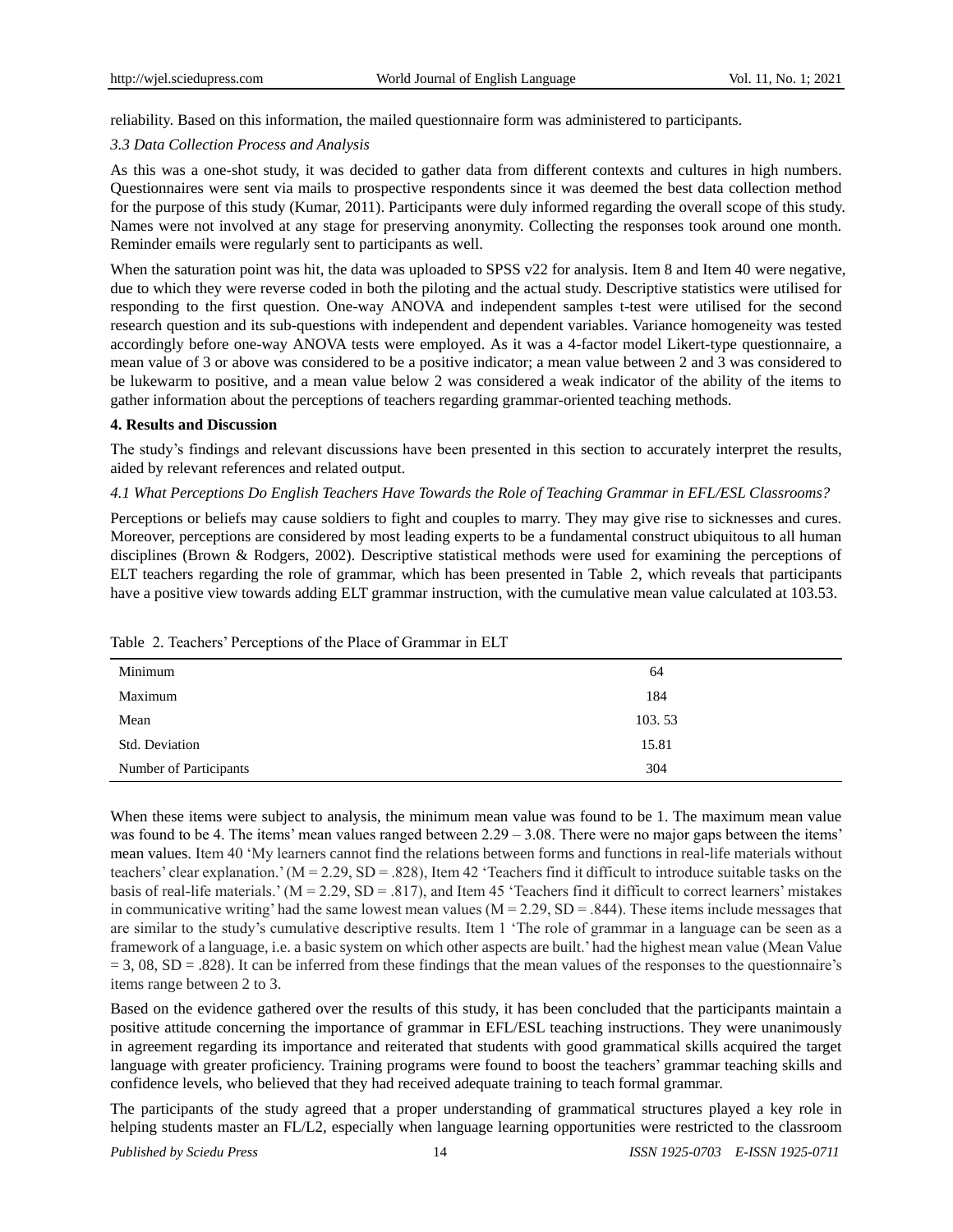environment. Simulating scenarios where grammatical rules had to be applied in real-time was preferred over a tedious analysis of grammar structures and points. Teachers believed that communicative abilities improved faster when students practised and studied the target language's grammatical rules. Over 304 EFL teachers who participated in this study acknowledged that grammar learning was crucial for greater FL/L2 proficiency. The views held by the teachers shaped their teaching attitude and classroom practices. A majority of them preferred teaching grammar via explicit formal instructions; however, many teachers also utilized deduction strategies in their classrooms. Both written and spoken class activities were utilised for helping students progress in their EFL studies.

Participants were also found to favour error correction strategies. They believed in correcting grammatical mistakes in class even when such mistakes did not affect the overall comprehensibility of what was being spoken. Similarly, teachers preferred to correct grammar mistakes in their students" writing and speaking instead of letting it go for the sake of enhancing their students' fluency and confidence levels. L2 teachers should look at their learners' errors positively for the reason that their errors might be a big indicator of their language competence at a certain point of time and as a mandatory aspect of learning. However, participants agreed that they did not believe in correcting mistakes immediately by interrupting their students. They preferred to let them speak their piece before pointing out the errors in their speech.

The results revealed that explicit grammar teaching strategies were preferred by most teachers, where rules were laid out formally to the students. However, they did employ implicit teaching strategies wherever possible. Additionally, many teachers believed that whether to employ deductive or inductive teaching methods was primarily dependent on the grammar points that were being taught. However, no method was upheld as a panacea by the teachers, who believed that the difficulty level of the grammatical rule under study should not influence teaching methods. Interestingly, all participants refuted a statement that said that grammar should only be explained as and when they appear in communication or materials (context-based teaching).

The responses of the participants revealed that inductive grammar teaching methods were preferred. Explicit grammar exercises were used to further this objective. The repeated practice was thought to help learners attain fluency, leading to wider adoption of repetitive grammar drills. The study offers empirical evidence to support existing literature that claims EFL teachers to prefer direct grammar teaching methods.

It must be remembered that there is no ultimate solution that can cure all ailments in ELT. Due to their context-specific nature, all methods are useful when deployed in the right circumstances. Similarly, Canh and Barnard (2009) conducted a study involving 29 Vietnamese ELT teachers and arrived at similar results; grammar was identified to be a vital part of ELT classes. Another study involved 55 Dominican ELT teachers who were found to prefer traditional grammar teaching practices (Diaz et, al. 2019).

However, several studies claim that grammar teaching has detrimental effects on language learning (Borg & Burn, 2008; Lin, 2016; Onalan, 2018B; Sato & Oyanedel, 2019). Sato and Oyanedel (2019) concluded that grammar-oriented teaching strategies were not useful and claimed that grammar"s role was only to aid communicative language teaching. Consistent with these findings, Borg and Burn (2008) concluded in a study involving 55 ELT teaching that grammar had to be integrated with skill-work instead of being taught in isolation. Lin (2016) also arrived at similar results in a study involving 52 ELT teachers.

*4.2 Do English Teachers' Perceptions Towards the Role of Teaching Grammar in EFL/ESL Classrooms Diverge Noticeably in Terms of Gender, Country, Seniority, Background Education, and Age?*

4.2.1 Teachers" Perceptions and Gender

Over 169 females and 135 males participated in the study, with mean values at 103.67 and 103.37. SD was calculated at 13.69 and 16.14 respectively (Table 3).

| Gender | N   | Mean   | Std. Deviation | Std. Error |
|--------|-----|--------|----------------|------------|
| Male   | 135 | 103.37 | 16.14          | l.38       |
| Female | 169 | 103.67 | 13.69          | l.05       |

Table 3. Descriptive Statistics of Gender

Independent samples t-test revealed that the perceptions held by female and male participants regarding the role of grammar in ELT classes did not vary significantly ( $t=0.859$ ,  $p>0.5$ ). The t-test value stood higher than the cut-off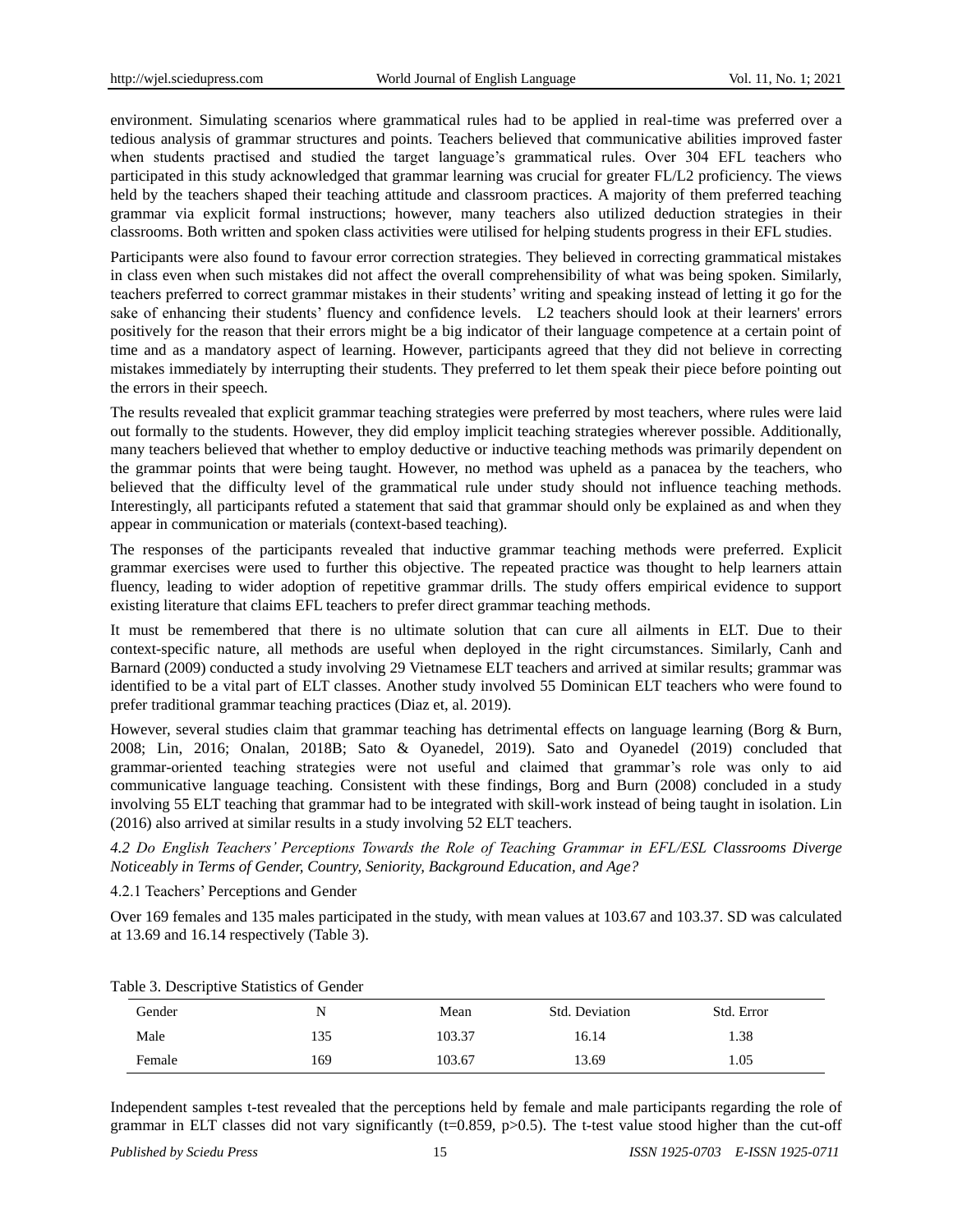#### point at 0.05 (Table 4).

|                             | Levene's Test for Equality of Variances |      | t-test for Equality of Means |         |             |
|-----------------------------|-----------------------------------------|------|------------------------------|---------|-------------|
|                             | F                                       | Sig. |                              | df.     | t-test for  |
|                             |                                         |      | t                            |         | Equality of |
|                             |                                         |      |                              |         | Means       |
| Equal variances assumed     | .892                                    | .346 |                              | 302     | .859        |
|                             |                                         |      | $-.178$                      |         |             |
| Equal variances not assumed |                                         |      |                              | 262.977 | .862        |
|                             |                                         |      | $-.174$                      |         |             |

Table 4. Independent Samples T-test Results of Grammar Perceptions Regarding Gender

Table 3 proves and supports the findings in Table 4. There are no significant descriptive variations between participants from the two genders, proving that both genders hold similar perceptions. Although some might observe a link between gender and language teaching styles, this study proves otherwise as far as grammar is concerned. Table 3 reveals that both genders have similar opinions on the importance of grammar. Sharabyan (2011) performed a mixed-method study in Iran to investigate ELT male teachers" grammar perceptions in classroom situations and arrived at the same conclusion.

#### 4.2.2 Teachers" Perceptions and Country

All countries have different priorities in their education policy, which has affected the country"s ELT practices significantly. Participants from over 22 countries were questioned about their perceptions regarding grammar teaching in ELT, which has been presented in Table 5.

|                | Sum of Squares | df  | Mean    |       | Sig. |
|----------------|----------------|-----|---------|-------|------|
|                |                |     | Square  |       |      |
| Between Groups | 11692.662      | 21  | 556.793 | 2.866 | .000 |
| Within Groups  | 54780.865      | 282 | 194.258 |       |      |
| Total          | 66473.526      | 303 |         |       |      |

Table 5. Anova Table on Teachers' Country of Origin and Grammar Perceptions

Table 5 reveals certain statistically significant differences in participants" perceptions held by different countries concerning grammar, regarding the cut-off point of the  $0.05$  level of significance ( $p < .05$ ). While some countries focus on communicative language teaching, others prefer grammar-intensive ELT classes. Since many fields have to be covered under ELT, different countries have evolved different education policies for dealing with this. For example, countries like Turkey prioritize the four Cs (communicative, critical, creative, and collaborative) over grammar, thus improving their students" innovation and learning skills. The EU has similar guidelines in place since 2000 as well, which has been specifically spelt out by the Common European Framework of Reference for Languages (Onalan, 2018B). Borg and Burns (2008), which involved 170 participants, concluded that an ELT teacher"s country of origin had a tangible impact on their perceptions regarding grammar.

#### 4.2.3 Teachers" Perceptions and Seniority

The link between seniority and perceptions have been analysed in this study. Perceptions are subject to frequent change due to improved methods, updated approaches, awareness conferences or seminars, and professional training programs, all of which fall under seniority. Table 6 presents ELT teachers" data regarding their perceptions of grammar after accounting for their seniority.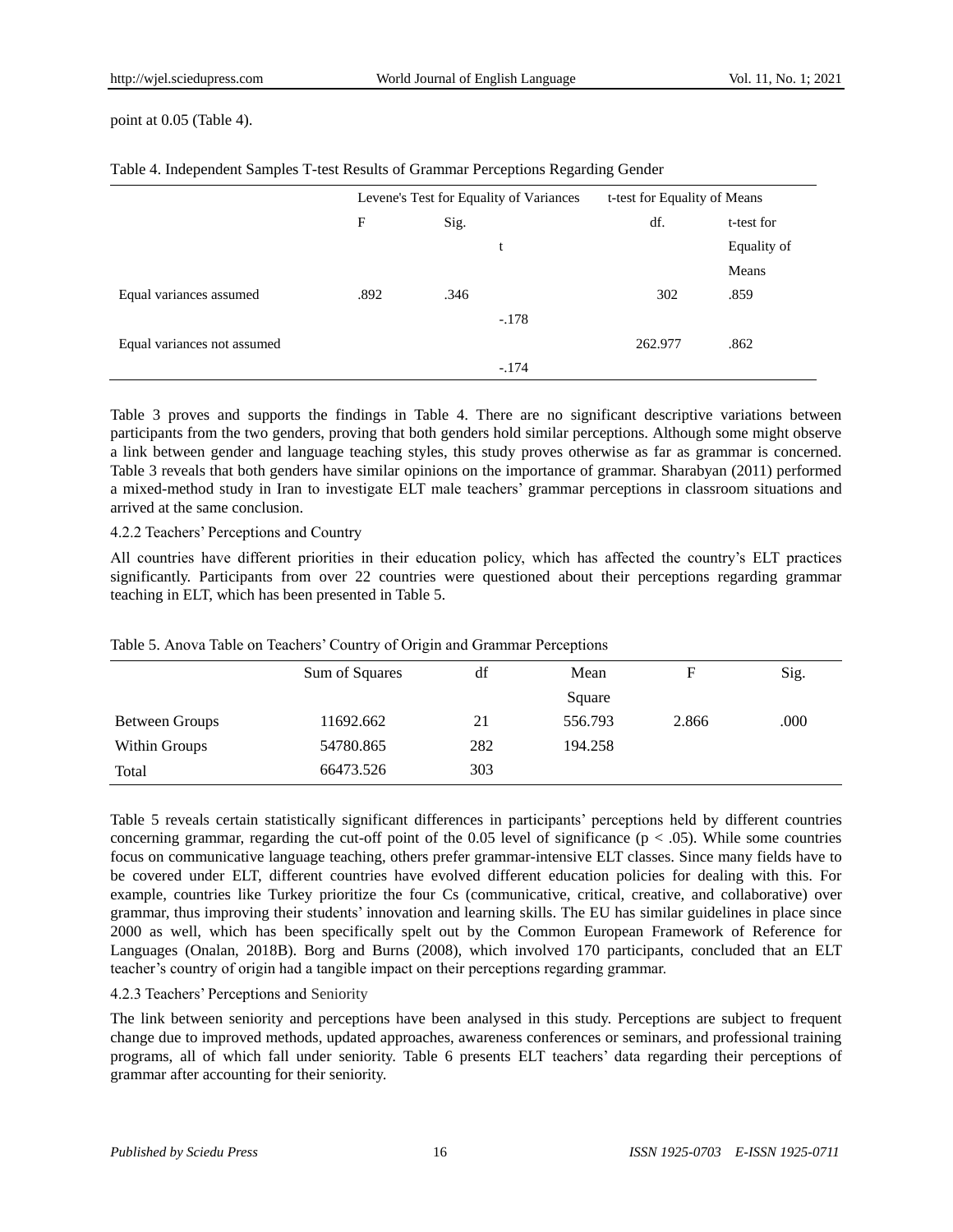| Seniority range  | N   | Mean    | Std. Deviation | Std. Error |
|------------------|-----|---------|----------------|------------|
| Less than 1 year | 17  | 96.5882 | 8.329          | 2.020      |
| $1-3$            | 64  | 106.109 | 17.964         | 2.245      |
| $4 - 6$          | 97  | 107.371 | 14.467         | 1.468      |
| $7-9$            | 68  | 102.926 | 12.212         | 1.480      |
| $10+$            | 58  | 97.051  | 13.118         | 1.722      |
| Total            | 304 | 103.539 | 14.8116        | .849       |

| Table 6. Descriptive Statistics on Seniority and ELT Teachers' Grammar Perceptions |  |
|------------------------------------------------------------------------------------|--|
|                                                                                    |  |

Surprisingly, participants in the seniority range 4-6 had the highest mean values (Mean value  $= 107.371$ , SD  $=$ 14.467). Although related studies (Li & Walsh, 2011) claim that novice teachers disapprove of traditional grammar teaching methods, Table 7 proves otherwise. Experienced ELT teachers disapprove of grammar-intensive language teaching (Mean Value =  $97.051$ , SD = 13.118). It is possible that their experiences may have changed their perceptions over time. It could be that while novice ELT teachers are trained in the latest teaching practices, this must be complemented with real-life classroom experience. Seniority indicates maturity since senior teachers have had more time to test and evaluate different teaching methods (Li & Walsh, 2011). An ANOVA test has been employed to arrive at an exact answer. Homogeneity of the variances has also been ensured (Table 7).

Table 7. Test of Homogeneity of Variances

| Levene Statistic | 2.873    |
|------------------|----------|
| df1              | $\Delta$ |
| df2              | 299      |
| Sig.             | .023     |

As per Table 7, the homogeneity of variance is negative. This value is supposed to be greater than 0.05 ( $p$  $>$ 0.05) as per other relevant studies; however, it is 0.023 in the present study, leading the authors to employ the Tamhane test instead of the ANOVA test for measuring the link between seniority and perceptions held by ELT teachers regarding grammar (Table 8).

Table 8. Tamhane Test on Seniority and ELT Teachers' Grammar Perceptions

| Seniority (I)    | Seniority (J)    | Mean Difference (I-J) | Std. Error | Sig.  |
|------------------|------------------|-----------------------|------------|-------|
| Less than 1 year | $1-3$            | $-9.521$              | 3.020      | .025  |
|                  | $4 - 6$          | $-10.782$             | 2.497      | .001  |
|                  | $7-9$            | $-6.338$              | 2.504      | .149  |
|                  | $10+$            | $-0.463$              | 2.654      | 1.000 |
| $1 - 3$          | Less than 1 year | 9.521                 | 3.020      | .025  |
|                  | $4 - 6$          | $-1.261$              | 2.683      | 1.000 |
|                  | $7-9$            | 3.182                 | 2.689      | .935  |
|                  | $10+$            | 9.057                 | 2.830      | .018  |
| $4 - 6$          | Less than 1 year | 10.782                | 2.497      | 1.000 |
|                  | $1-3$            | 1.261                 | 2.683      | .935  |
|                  | $7-9$            | 4.444                 | 2.085      | .018  |
|                  | $10+$            | 10.319                | 2.263      | .001  |
|                  |                  |                       |            |       |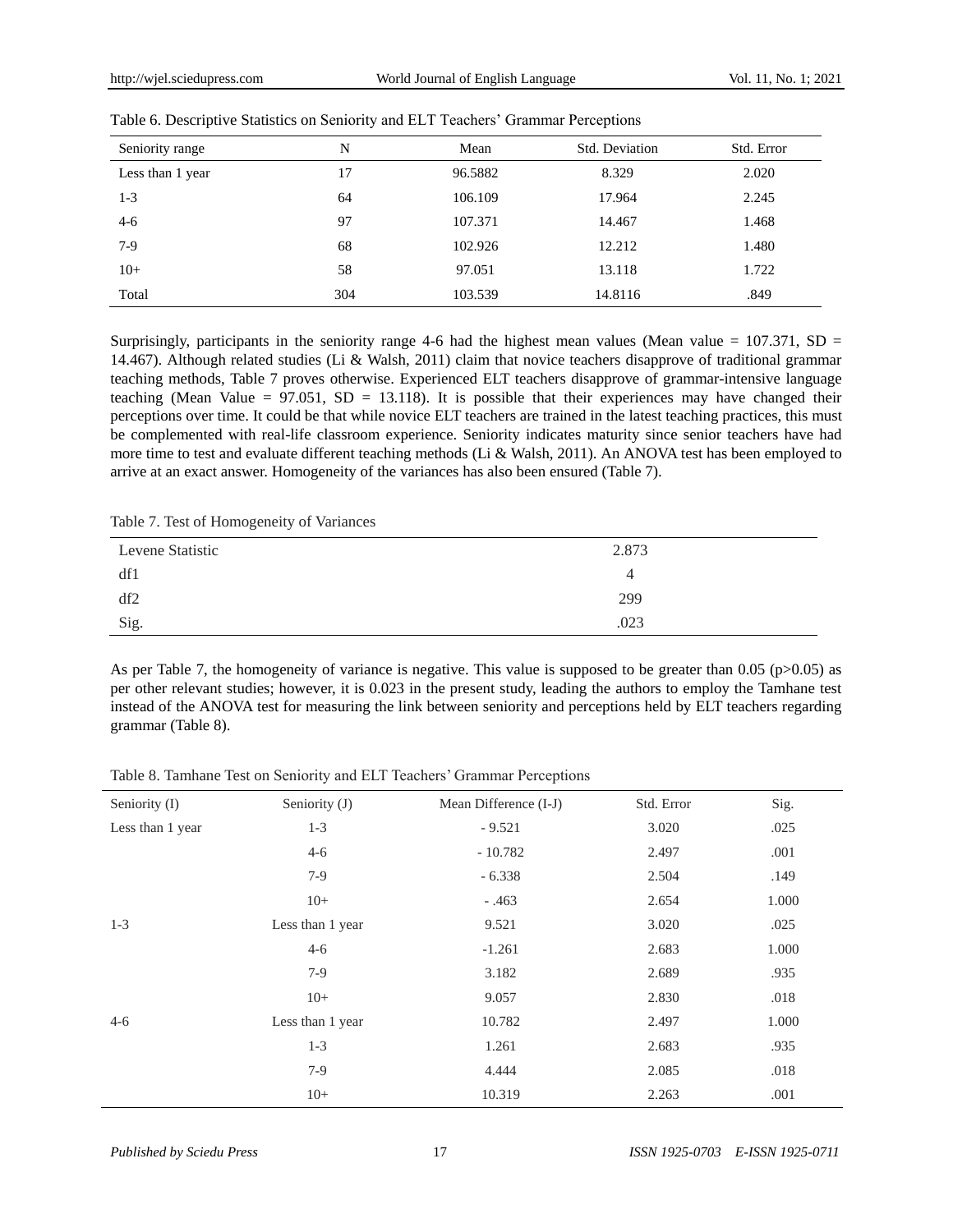| $7-9$ | Less than 1 year | 6.338     | 2.504 | 1.000 |
|-------|------------------|-----------|-------|-------|
|       | $1-3$            | $-3.182$  | 2.689 | .297  |
|       | $4 - 6$          | $-4,444$  | 2.085 | .000  |
|       | $10+$            | 5.874     | 2.271 | .149  |
| $10+$ | Less than 1 year | .463      | 2.654 | 1.000 |
|       | $1-3$            | $-9.057$  | 2.830 | .018  |
|       | $4 - 6$          | $-10.319$ | 2.263 | .000  |
|       | $7-9$            | $-5.874$  | 2.271 | .104  |
|       |                  |           |       |       |

Table 8 proves a tangible link between an ELT teacher"s seniority (years of experience) and their perceptions regarding the importance of grammar. Every classroom activity affects their perceptions to a certain extent. While novice teachers prefer grammar-oriented ELT strategies, they eventually move on to context-based teaching strategies with increasing experience and maturity. Canh and Barnard (2009) concluded that experience affected the perceptions and belief systems of ELT teachers. Li (2017) proved a link between cognition and experience that lent credibility to this theory. However, Basturkmen (2012) concluded that experiences did not always have the final word in teaching strategies. Some classroom activities were found to be independent of the seniority factor.

#### 4.2.4 Teachers" Perceptions and Background Education

There is an important link between one"s background or academic education and their perceptions, approaches, and teaching methods since teaching strategies are highly based on the type of education they had access to. The same can be seen in ELT teachers' case and their perceptions regarding grammar teaching as well. Here is a complete breakdown of the ELT teachers" background education who participated in this study (Table 9).

| <b>Background Education</b> | N   | Mean    | Std. Deviation | Std. Error |
|-----------------------------|-----|---------|----------------|------------|
| High School                 | 10  | 106.800 | 16.198         | 5.122      |
| <b>Associate Degree</b>     | 48  | 106.708 | 17.138         | 2.473      |
| Diploma Degree              | 20  | 103.700 | 19.369         | 4.331      |
| Bachelor's Degree           | 64  | 106.140 | 12.222         | 1.527      |
| Master Degree               | 123 | 102.487 | 14.709         | 1.326      |
| Doctorate Degree            | 39  | 97.769  | 11.368         | 1.820      |
| Total                       | 304 | 103.539 | 14.811         | .849       |

Table 9. Descriptive Statistics of Participant Teachers" Background Education

An analysis of the data in Table 10 reveals that the mean values of teachers" perceptions regarding grammar do not deviate significantly. The highest mean values belong to High School graduates (106.800,  $SD = 16.198$ ), Associate Degree graduates (Mean Value =  $106.708$ , SD = 17.138), and Bachelor's Degree graduates (Mean Value =  $106.140$ ,  $SD = 12.222$ ), the lowest mean value was yielded from Doctorate Degree graduates (Mean Value = 97.769, SD = 11.368). Table 11 supports Table 10 in terms of the homogeneity of variances (see Table 10).

|  |  | Table 10. Test of Homogeneity of Variances of Participants' Background Education |
|--|--|----------------------------------------------------------------------------------|
|  |  |                                                                                  |

| Levene Statistic | 1.214 |
|------------------|-------|
| df1              |       |
| df2              | 298   |
| Sig.             | .302  |

Table 11 proves a balance in terms of the participants' breakdown of background education ( $p > 0.05$ ). Due to this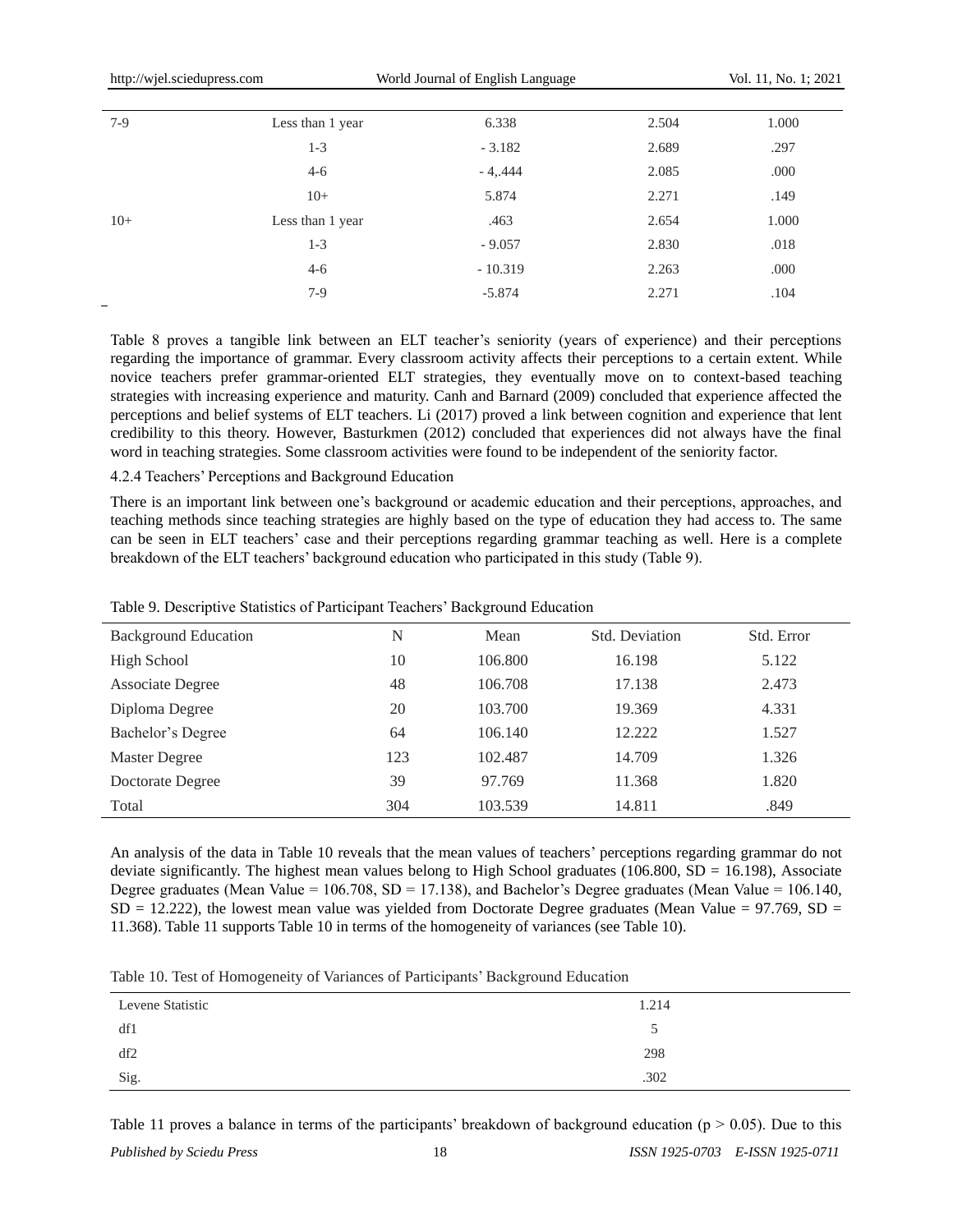result, the Anova test has been employed for a detailed examination of the link between background education and the perceptions held by ELT teachers regarding grammar (Table 11).

|                | Sum of Squares | df  | Mean Square | F     | Sig. |  |
|----------------|----------------|-----|-------------|-------|------|--|
| Between Groups | 2456.420       |     | 491.284     | 2.287 | .046 |  |
| Within Groups  | 64017.106      | 298 | 214.823     |       |      |  |
| Total          | 66473.526      | 303 |             |       |      |  |

Table 11. Anova Results of ELT Teachers" Grammar Perceptions Regarding Background Education

The results gained from the ANOVA test, displayed in Table 11, prove that there is no substantial variance among different groups ( $p < 0.05$ ), meaning that there is no link between a teacher's background education and their perceptions regarding grammar teaching. While some claim that such a link does exist, other studies (Canh & Barnard, 2009; Afshar & Bagherieh, 2013) do not agree with such claims. Li (2017) stated that humans are naturally open to changes and improvements, which is equally applicable to teachers.

Given that language is constantly evolving, ELT teachers are more open to changes and improved teaching methods. ELT teachers need to upgrade their skills and teaching styles to match with the current generation of students. A successful method may become out-dated with time, thus requiring teachers to develop new teaching techniques. Adaptability is the name of the game here.

Tilma (2000) supports the general opinion voiced by numerous basic education studies: teaching is a cognitive activity linked to their earlier educational activities. The beliefs held by teachers greatly affect their teaching strategies, especially their grammar instruction methods. Every century has seen a massive shift in the existing paradigm – while grammar-translation teaching methods used to be popular in the past, it is now being used in conjunction with different methods to enable communicative teaching, which is also known as the emergentist approach. While reading, listening, writing, and communication were prioritised earlier, scholars today emphasise improving one"s skills in these four spheres: critical thinking, creativity, collaboration, and communication (Eaton, 2010; Fandino, 2013). The four Cs seek to improve grammatical skills and recognise their importance.

Another important thing worth remembering is that the teachers" educational background is influenced to a great extent by their country"s educational policy. While some countries prioritise grammar learning, others disapprove of this view, as can be observed from the response to Question 2 in this study. Therefore, the results observed in Table 11 are unsurprising outcome. ELT programs need to be redesigned over time to be effective.

# 4.2.5 Teachers" Perceptions and Age

Although age is typically associated with seniority, there is a specific context to it. Old teachers should not be considered experienced if they have not regularly taught in real classrooms. Similarly, young teachers should not be considered novices without going through their previous experience in the CV. Experience can be independent of age. It all comes down to teachers" practices, strategies, and teaching methods in their classrooms. Since age and seniority are often interchangeable, the relationship between age and ELT has been a subject of great interest. Some scholars believe that the younger generation is generally more enthusiastic about upgrading their practices to the latest teaching techniques, regardless of the required effort. However, others believe that younger teachers are not efficient in picking the right practices since they have theoretical wisdom, which does not always translate effectively in real-life situations. This study analysed teachers" perceptions regarding grammar, which has been presented in Table 12.

| Age range | N  | Mean    | Std. Deviation | Std. Error |
|-----------|----|---------|----------------|------------|
| $25 - 29$ | 80 | 99.950  | 11.058         | 1.236      |
| $30 - 34$ | 92 | 107.282 | 15.439         | 1.609      |
| 35-39     | 65 | 104.707 | 14.203         | 1.761      |
| $40 - 44$ | 39 | 102.717 | 19.310         | 3.092      |

Table 12. Descriptive Statistics of ELT Teachers" Perceptions of Grammar Regarding Age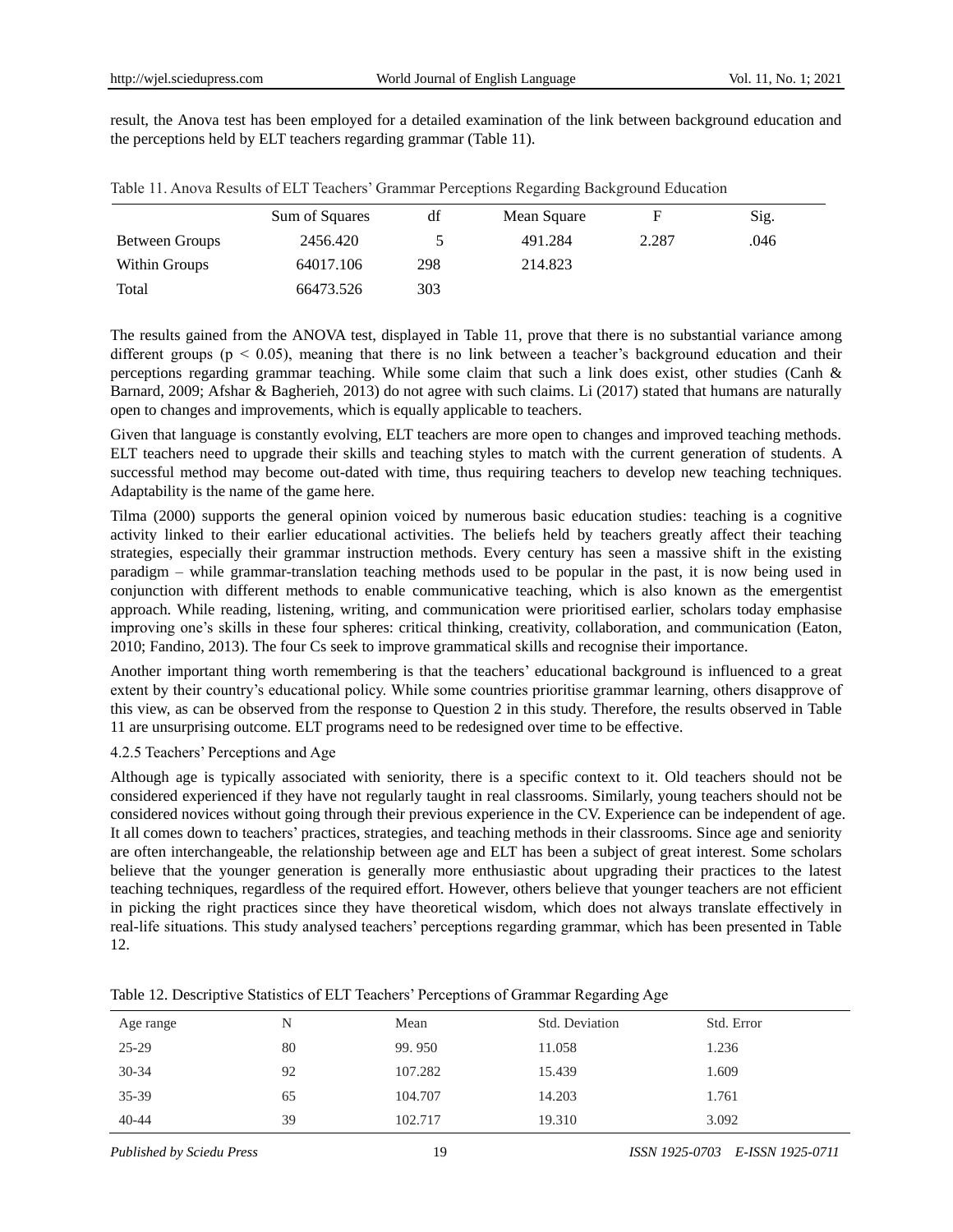| http://wjel.sciedupress.com |     | World Journal of English Language | Vol. 11, No. 1; 2021 |       |
|-----------------------------|-----|-----------------------------------|----------------------|-------|
|                             |     |                                   |                      |       |
| $45-49$                     | 11  | 103.000                           | 10.188               | 3.071 |
| 50-54                       | 8   | 102.000                           | 20.605               | 7.285 |
| 55-59                       | 6   | 96.000                            | 11.349               | 4.633 |
| 60-64                       | 2   | 95,000                            | 4.242                | 3.000 |
| 65-69                       |     | 83.000                            | $\cdot$              | ٠     |
| Total                       | 304 | 103.539                           | 14.811               | .849  |

The number of participants is greatest in the age groups of (respectively)  $30 - 34$  (N = 92, M = 107. 282, SD = 15.439), 25 -29 (N = 80, M = 99.950, SD = 11. 058) and 35 -39 (N = 65, M = 104.707, SD = 14.203). The age groups of  $65 - 69$  (N = 1, M = 83, SD = -),  $60 - 64$  (N = 2, M = 95, SD = 4.242), and  $55 - 59$  (N = 6, M = 96, SD = 11.349) had the lowest number of participants. Table 13 demonstrates that though the age ranges of the participants are astatic, mean values of the age ranges are close to each other; there are not any statistically significant gaps between them, considering the number of participants. For ANOVA, groups with only one case were ignored while conducting the test of homogeneity of variance. In order to examine the link between perceptions held by ELT teachers regarding grammar and their age, homogeneity of variances was ensured ( $p > .05$ ).

Table 13. Anova Results of ELT Teachers' Grammar Perceptions Regarding Age

|                | Sum of Squares | df  | Mean Square |       | Sig. |
|----------------|----------------|-----|-------------|-------|------|
| Between Groups | 3365,731       |     | 420.716     | 1.967 | .050 |
| Within Groups  | 63107,796      | 295 | 213,925     |       |      |
| Total          | 66473,526      | 303 |             |       |      |

According to Table 13, the cut-off point needs to be higher than 0.05 ( $p>0.05$ ) in order for there to be any statistically significant differences between the groups. However, in the present study, it is equal to .05 ( $p=0.05$ ). This one-way ANOVA result implies that teachers" perceptions of grammar do not vary considerably as far as age is concerned.

Due to the prominent role played by teachers" beliefs in their grammar teaching strategies, numerous studies have analysed this aspect in detail from different perspectives like gender, background education, seniority, age, etc. However, they only examined the importance of grammar in ELT programs from a single perspective, unlike the current study, which approached the issue from numerous perspectives to achieve a generalised conclusion. The results are consistent with the findings of Borg and Burns (2008), which involved 176 participants from 18 countries, where it was concluded that age did not affect the perceptions of ELT teachers regarding grammar.

# **5. Pedagogical Implications and Recommendations**

In line with the previous studies conducted in the same area of research as well as the major findings of the current study, it is recommended that incorporating interactive sessions and activities into the lessons is a great way to boost productivity. Teachers can use communicative activities through hands-on practices depending on the movement of "learning by doing". Under these frame demonstrations, story-telling, problem-solving, games, picture descriptions, and analytical activities are favourable options to present grammatical structures saliently (Onalan, 2018A; Diaz et al., 2019).

Teaching grammar in a contextual manner requires learners to make connections between different grammar rules and important elements such as the meaning of the texts, wider contextual factors like purpose, subject, audience, and genre; potential motivations for decisions like language choices; and a reader's responses and feelings while reading a text. That is why appropriate context should be chosen, which means that context and the emphasized grammatical subjects should be parallel. "Appropriate context" here means that grammar teaching needs to be integrated into other crucial aspects of the academic curriculum, like analytical reading and creative writing, instead of treating it as an isolated activity. If circumstances leave no choice but to strip an item of its context for drawing better attention, it is important to re-contextualise it at the earliest. Similarly, grammatical forms must be taught with a clear understanding of their meanings and applications. The meaning wished to be conveyed by the writer or speaker will always dictate their choice of grammatical forms. Such these activities were likewise highly suggested by some recent studies (Iqbal et al., 2017; Canh & Barnard 2009; Borg & Burns, 2008).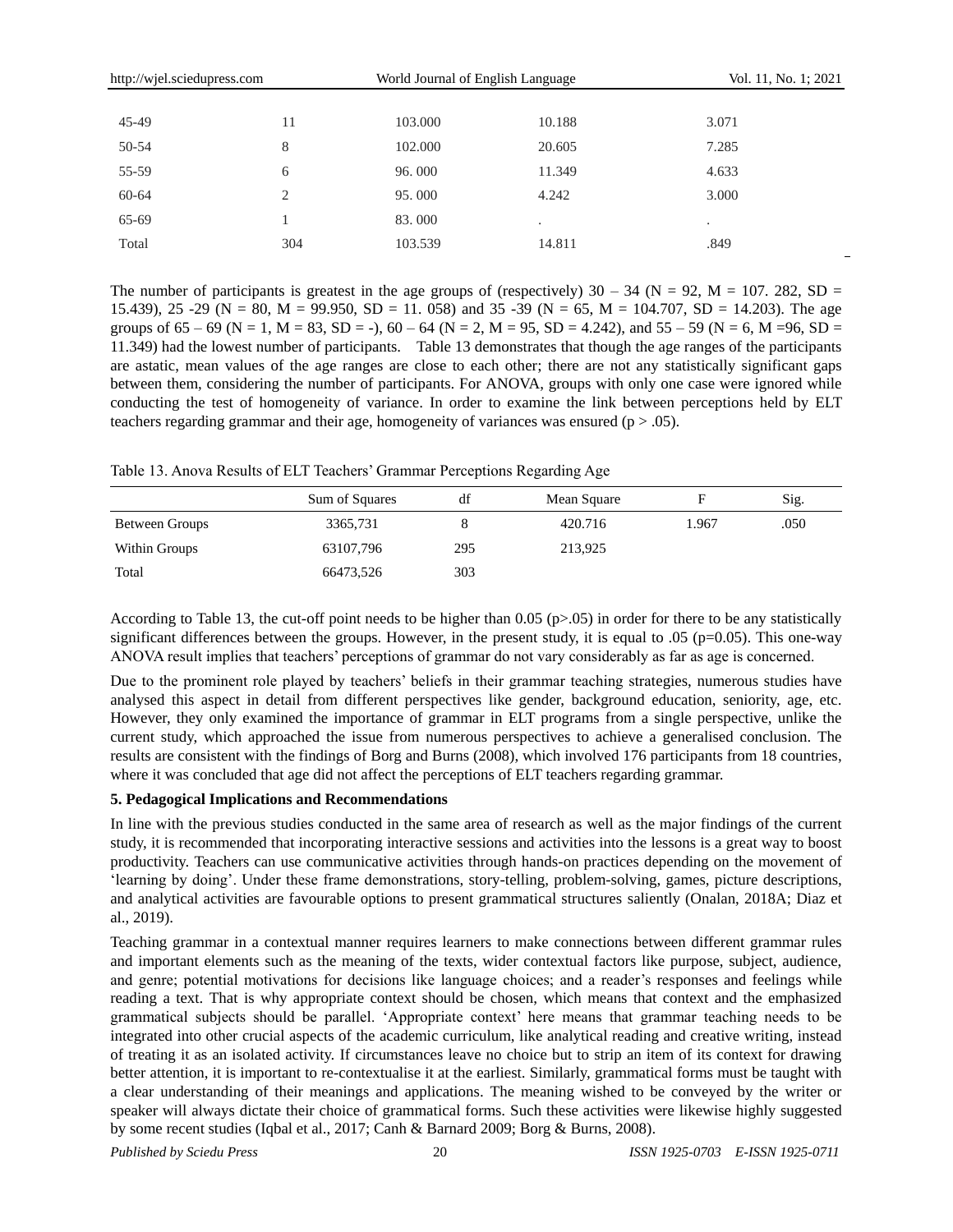Learning grammar in isolation is extremely inefficient since students become unaware of grammatical mistakes in their own writing. Diagramming sentences do not have any meaningful contribution to the learning process (Al-Mekhlafi & Nagaratnam, 2011; Toprak, 2019). As this in line with the findings of the study, it is recommended that extensive writing and reading will always play an important role in grammar teaching strategies. This involves teachers reading the texts aloud to their students or making them proofread regardless of their age and academic levels. When students see and hear the proper form of the text or edit and revise the text, they learn how to integrate the rules into active language practices. To derive maximum advantage out of this, teachers must provide ample opportunities for their students to write and read in their classroom. While doing this, teachers are recommended to attract students" attention in the direction of being creative and critical, which is prioritized by four basic skills.

As a final point and in light of the findings obtained, this study concludes that excluding grammar teaching from language education is a frozen myth: since languages are formed around their rules. And it has been recognized to play an important role in enhancing the communicative abilities of language learners, thus causing it to be highly prioritized by teachers worldwide. It is a tool that can help learners comprehend written or oral discourse and should not be restricted to only being applied at a rudimentary level. Grammar should be adopted as a by-product of the language education process, not the end-product. This implies that pulling out grammar from language education cannot be even a matter of discussion. Grammar teaching instruction for EFL and ESL learners should help them internalize different patterns and rules, which can be then applied during actual communication. When presented with the right context, grammar can elevate social functions and meaning properly. Both deductive and inductive grammar teaching methods must be used with the right balance after due consideration of the learners' educational level, objectives, needs, learning styles, error correction feedback, salience and frequency of the input, and the requirement of different meaningful, authentic, and communicative tasks and activities.

## **6. Conclusion**

After due analysis of the responses of 304 English teachers from 22 countries, this study concluded that ELT teachers maintain highly positive perceptions regarding the importance of grammar teaching in ELT. Students with excellent grammatical skills acquire greater proficiency in the target language. Immediate correction of grammatical mistakes was detrimental to their self-confidence and only served as an unnecessary interruption to their language learning process. Inductive techniques and implicit teaching approaches were deemed preferable. While age, gender, and educational background were found to exercise no significant effect on the participants" perspectives, seniority and country of origin were observed to have a marked effect.

Additional empirical research needs to be done to understand the extent to which grammar teaching perceptions held by teachers influence their teaching strategies. Doing so can provide policymakers, teachers, educators, and curriculum designers with better constructive insights, which promote contemplative thinking and teacher development through structuring in- and pre-service teaching programs. Other variables like language proficiency and motivation should also be explored to discover the effect they have on grammar learning strategies.

## **References**

- Afshar, H. S., & Bagherieh, M. (2014). An evaluation of grammar and vocabulary consciousness-raising activities in current ELT materials. *Procedia-Social and Behavioural Sciences*, *136*, 109-113. <https://doi.org/10.1016/j.sbspro.2014.05.298>
- Al-Mekhlafi, A. M., & Nagaratnam, R. P. (2011). Difficulties in teaching and learning grammar in an EFL context. *International Journal of Instruction, 4*(2), 69-92.
- Alsied, S. M., Ibrhaim, W. N., & Pathan, M. M. (2018). The use of grammar learning strategies by Libyan EFL Learners at Sebha University. *ASIAN TEFL: Journal of Language Teaching and Applied Linguistics, 3*(1), 37-51. https://doi.org/10.21462/asiantefl.v1i1.40
- Barnard, R., & Scampton, D. (2008). Teaching grammar: A survey of EAP teachers in New Zealand. *New Zealand Studies in Applied Linguistics, 14*(2), 59-82.
- Basturkmen, H. (2012). Review of research into the correspondence between language teachers' stated beliefs and practices*. System, 40*(2), 282-295. <https://doi.org/10.1016/j.system.2012.05.001>
- Bell, H. (2016). Teacher knowledge and beliefs about grammar: a case study of an English primary school. *English in Education, 50*(2), 148-163. <https://doi.org/10.1111/eie.12100>
- Bernat, E., & Gvozdenko, I. (2005). Beliefs about language learning: current knowledge, pedagogical implications, and new research directions. *The Electronic Journal for English as a Second Language, 9*(1), 1-21.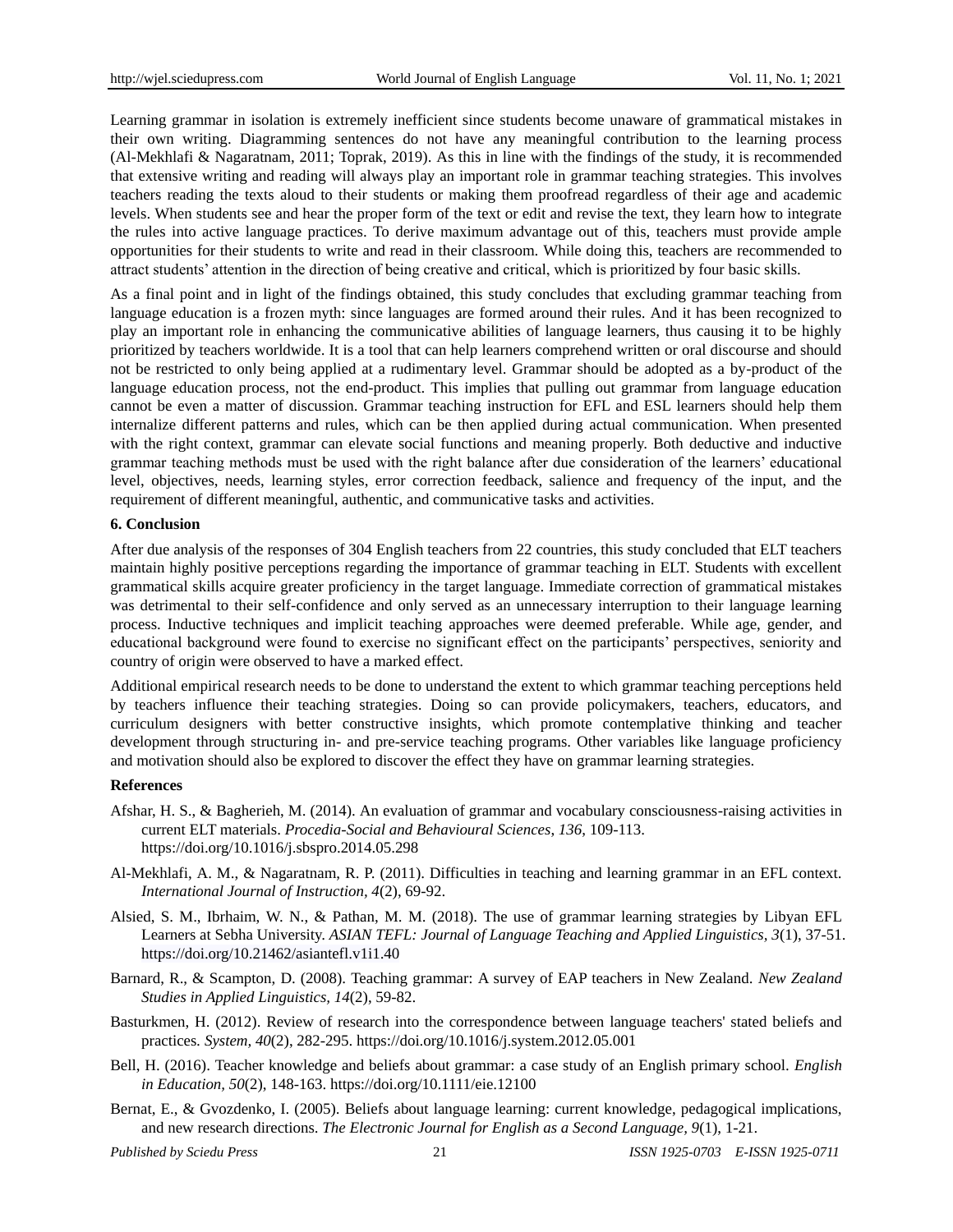- Borg, S., & Burns, A. (2008). Integrating grammar in adult TESOL classrooms. *Applied Linguistics,* 29(3), 456-482. https://doi.org/10.1093/applin/amn020
- Brown, J. D., & Rodgers, T. S. (2002). *Doing second language research*. Oxford, England: Oxford University Press.

Burchfield, R. (2006). *The English Language*. London: The Folio Society.

- Canh, L. V., & Barnard, R. (2009). Curricular innovation behind closed classroom doors: A Vietnamese case study. *Prospect : an Australian journal of TESOL, 24*(2), 20-33. http://hdl.handle.net/1959.14/330902
- Canh, L. V., & Barnard, R. (2009). Teaching grammar: A survey of teachers" attitudes in Vietnam. *The Journal of Asia TEFL, 6*(3), 245-273.
- Creswell, J. W. (2002). *Educational research: Planning, conducting, and evaluating quantitative*. Upper Saddle River, NJ: Prentice Hall.
- Crystal, D. (2003). *English as a global language*. Cambridge: Cambridge University Press. https://doi.org/10.1017/CBO9780511486999
- Diaz, L. A., Martinez, J., Jiménez, D., Perez, E., & Mateo, V. (2019). How we teach grammar: an exploratory study on how Dominican teachers deal with grammar teaching. *MEXTESOL Journal, 43*(4), 1-9.
- Duddleston, R., & Pullum, G. K. (2003). *The Cambridge grammar of the English language*. Cambridge: Cambridge University Press. https://doi.org/10.1017/9781316423530
- Due, C., Riggs, D. W., & Mandara, M. (2015). Educators" experiences of working in intensive English language programs: The strengths and challenges of specialized English language classrooms for students with migrant and refugee backgrounds. *Australian Journal of Education, 59*(2), 1-13. [https://doi.org/10.1177/0004944115587365](https://doi.org/10.1177%2F0004944115587365)
- Eaton, S. E. (2010). *Global trends in language learning in the twenty-first century*. Calgary: Onate Press
- Ellis, R. (2006). Current Issues in the Teaching of Grammar: An SLA Perspective. *TESOL Quarterly*, *40*(1), 83-107. <https://doi.org/10.2307/40264512>
- Fandiño, P. Y. (2013). 21st century skills and the English foreign language classroom: A call for more awareness in Colombia. *Gist- Education and Learning Research Journal, 7*, 190-208.
- Farrell, T. S., & Kun, S. T. K. (2007). Language policy, language teachers' beliefs, and classroom practices. *Applied Linguistics, 29*(3), 381-403.<https://doi.org/10.1093/applin/amm050>
- Hurn, B. J., & Tomalin, B. (2013). *The international use of English*. In: Cross-Cultural Communication. Palgrave Macmillan, London. https://doi.org/10.1057/9780230391147
- Iqbal, J, M., Akbar, M., & Ahmed, M. (2017). Problems in teaching grammar to English learners at secondary level. *Asian Innovative Journal of Social Sciences & Humanities, 1*(1), 55-69.
- Kumar, R. (2011) *Research Methodology: A Step-by-Step Guide for Beginners* (3rd ed.). Sage, New Delhi.
- Larsen-Freeman, D. (2001). Grammar. In R. Carter & D. Nunan (Eds.), *The Cambridge guide to teaching English to speakers of other languages* (pp. 34-41). New York: Cambridge University Press. https://doi.org/10.1017/CBO9780511667206.006
- Li, L. (2017). *Social interaction and teacher cognition*. Edinburgh: Edinburgh University Press.
- Li, L., & Walsh, S. (2011). "Seeing is believing": looking at EFL teachers" beliefs through classroom interaction. *Classroom discourse, 2*(1), 39-57.<https://doi.org/10.1080/19463014.2011.562657>
- Lin, M. H. (2016). Effects of corpus‐aided language learning in the EFL grammar classroom: A case study of students' learning attitudes and teachers' perceptions in Taiwan. *TESOL Quarterly, 50*(4), 871-893. <https://doi.org/10.1002/tesq.250>
- Mair, C. (2005). Recent Advances in contrastive linguistics and language typology: The spin-off for language teachers. In J. David., C. Allerton., Tschichold & J. Wieser (Eds.), *Linguistics, language teaching and language learning* (pp. 21-39). Basel: Schwabe.
- McGregor, W. (2009). *Linguistics: An Introduction*. London & New York: Continuum
- McWhorter, J. (2012). *What Language Is: And What It Isn't and What It Could Be*. Los Angeles: Gotham.

Morenberg, M. (l991). *Doing grammar*. Oxford: Oxford University Press.